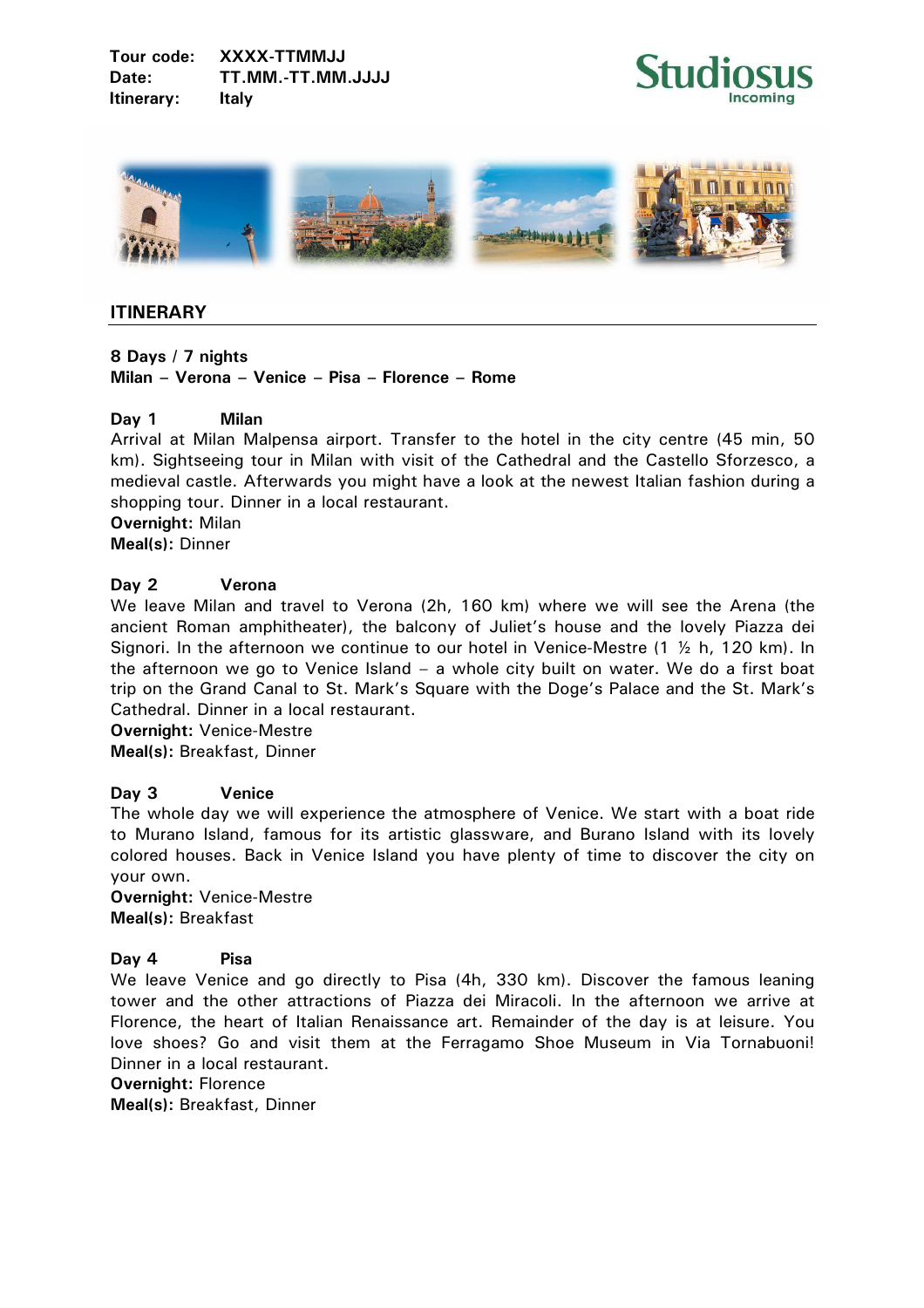

## **Day 5 Florence**

Let's start our sightseeing tour at Piazza della Signoria with Michelangelo's statue of David. Afterwards we see the famous Ponte Vecchio, the Cathedral with its huge dome built by renaissance architect Brunelleschi, and the Baptistery with the "Porta del Paradiso" – the Gate of Paradise. The bus brings us to Piazzale Michelangelo from where we have a wonderful view over the whole city. Rest of the day at leisure.

# **Overnight:** Florence

**Meal(s):** Breakfast

## **Day 6 Rome**

On our way to Rome (3h, 280 km) we have a short break at a lovely Tuscan farmhouse for wine tasting. In Rome we go directly to the Vatican to visit the breathtaking St. Peter's Cathedral and the Vatican Museums with the Michelangelo's famous Sistine Chapel. In the evening we have dinner in a typical roman trattoria.

**Overnight:** Rome

**Meal(s):** Breakfast, Dinner

## **Day 7 Rome**

Today we will travel back in time to the Ancient Roman Empire! We start at the Colosseum and continue to Forum Romanum with the ruins of Ancient Roman buildings. In the afternoon we will visit the Spanish Steps, the famous Trevi fountain and the Pantheon.

**Overnight:** Rome **Meal(s):** Breakfast

## **Day 8 Rome departure**

Transfer to Rome Fiumicino airport (40 min, 30 km) and departure flight. **Meal(s):** Breakfast